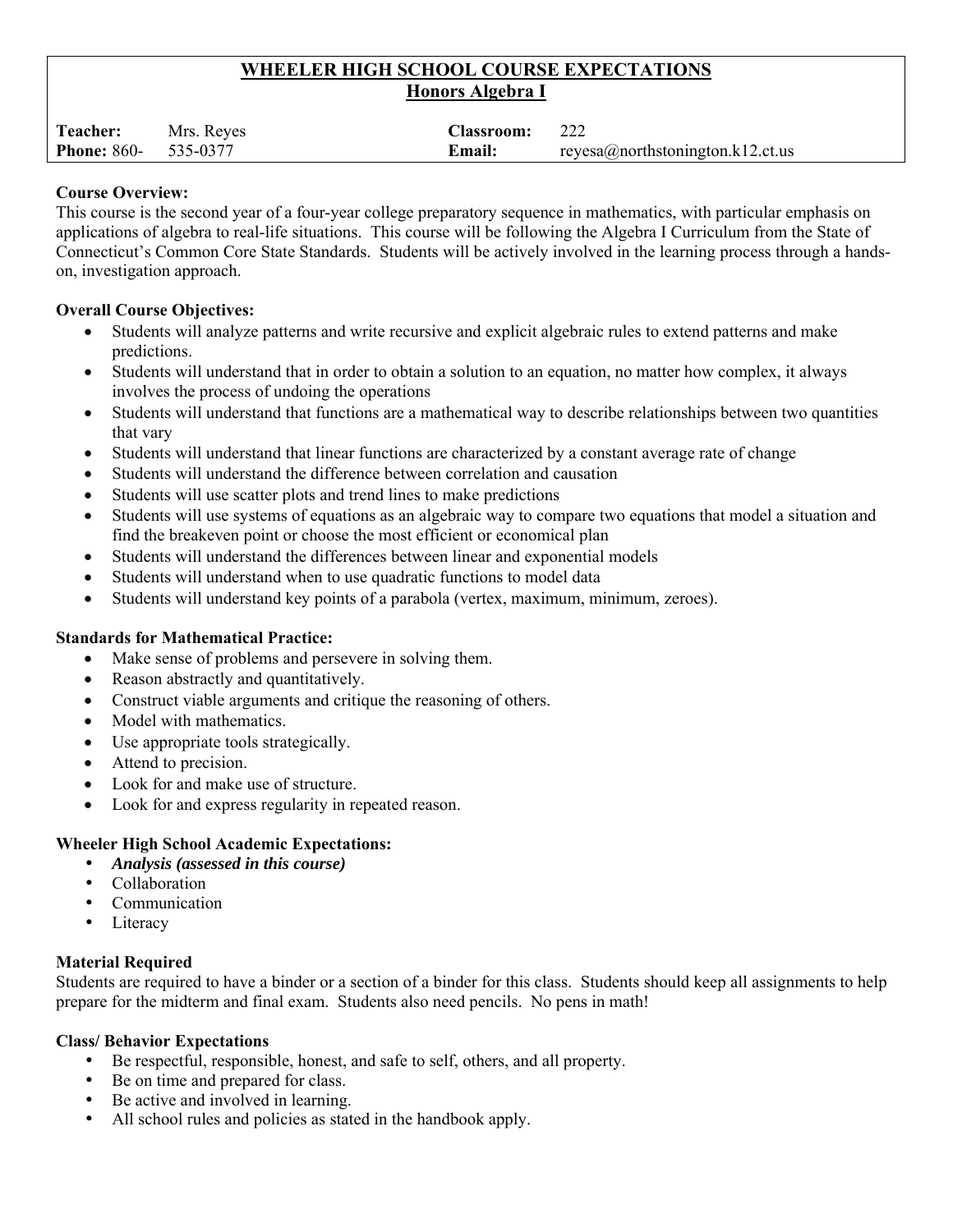- Cell phones
	- o Cell phones should not be on a student's desk unless directed to be used by a teacher for class purposes.
	- o Students should not be talking on cell phones during class or during hallway passing time. School phones are available in our main office if a student needs to call home at any time and we encourage this practice if needed.
	- o Students should not use their cell phones to ask to be dismissed if they are not feeling good. Instead, students should be evaluated by our school nurse and our school nurse will call home to let a parent or guardian know they need to be picked up.
	- o Cell phones should not be used to record or photograph students or teachers without their permission. If this occurs, students will be disciplined appropriately and will automatically lose their privilege of carrying a cell phone during the school day for the remainder of that school year.
	- o Cell phones are NOT permitted in bathrooms or locker rooms under any circumstances. A student caught with a cell phone in any of these areas will receive appropriate disciplinary action including a possible inschool suspension.
	- o Cell phones are not allowed in classrooms during mid-term or final exams and they cannot be used for their calculator during such assessments.
- Hats
	- o Hats/hoodies may be worn in the hallways and cafeteria only.
	- o Students must remove them upon entering classrooms or the library.

## **Attendance Policy (BOE Policy #5113) – as stated in handbook:**

The North Stonington Public Schools believes that regular school attendance is essential for an effective and productive learning experience. The sequential presentation of school learning requires a continuity of instruction. The maximum benefits for each individual child can be achieved only from participation and interaction in daily activity. In addition to instruction, other learning processes take place each day that are vital to a student's overall emotional and social growth. Time lost in school is irretrievable in terms of instructional opportunity and social interaction.

The primary responsibility for adherence to regular attendance rests with the student's parents/guardians and the individual student. The Connecticut General Statutes requires students over five and under eighteen years of age to attend school on a regular basis. Appropriate legal action will be taken against parents/guardians whose children fail to abide by the Connecticut Compulsory Attendance Law.

*A student is considered to be "in attendance" if present at their school, or an activity sponsored by the school (i.e., field trip), for at least half of the scheduled school day. Any student in school for less than half of the scheduled school day will be considered absent.* 

*A student who is serving an out-of-school suspension or expulsion will be considered absent.* 

# Excused Absence

The Board believes a student should not be absent from school without the parents' knowledge and consent, therefore verification of an absence should be in writing by a parent or guardian. The first nine (9) absences will be considered excused if a parent approves the absence and if it is properly documented with a signed note from a parent or a notation is made in the student's attendance record by a school official who received either a verbal or electronic communication from the parent. Family vacations are discouraged during the school year.

For the tenth (10) absence and all absences thereafter, absences will be considered excused for the following reasons:

- a. Student Illness (verified by a medical professional);
- b. Student observance of a religious holiday;
- c. Death in a student's family or emergency beyond the control of the student's family;
- d. Mandated court appearance e. Extraordinary educational opportunities (i.e., college visits) pre-approved by district administrators and in accordance with SDE guidelines.

There shall be no penalty for an excused absence, however, a phone call from a parent does not necessarily constitute an excused absence. Students are encouraged to bring notes from their parent/guardian or physician to the Main Office on the day of return to school. These notes must specify the reason(s) for the absence and must conform to the Board of Education Policy # 5113. Excused absences will be listed on the morning bulletin of the day the note is received and marked in PowerSchool, and students will be allowed to make up all work missed. When a student is absent for extended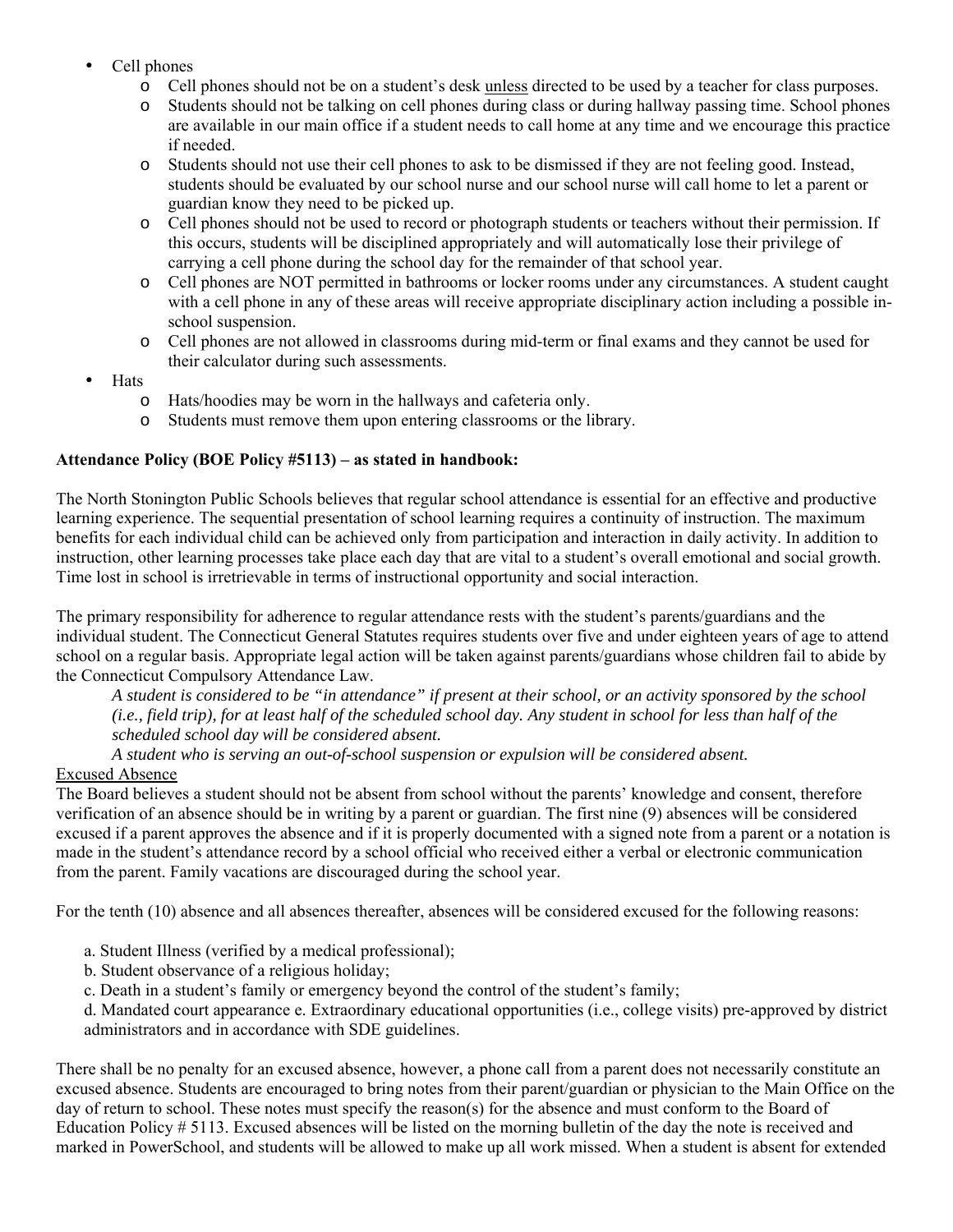periods of time--more than three days-- parents may obtain assignments from the teachers through the counseling office. Failure to make up assignments may result in a grade of zero for each missing assignment. A student may expect to have one day for each day of absence in order to make up missed work. If a student is absent from school, he/she may not be on school grounds. Extenuating circumstances will be dealt with on a case by case basis by the administration.

#### Unexcused Absence:

 An unexcused absence occurs when a student is out of school beyond the first nine (9) absences, parent documentation is not provided for the first nine (9) absences and the absences does not meet one of the excused absence reasons listed above. For every unexcused absence, the student will not be allowed to make up or receive credit for work missed.

### Protocol:

 When a student reaches ten absences the attendance board at Wheeler will review their days absent in order to determine a plan of action to encourage success for the remainder of the year.

#### Tardy to Class:

 If a student is more than fifteen (15) minutes late for class, other than because of a school-sanctioned event, he or she will be considered absent from class.

## Limit on Total Number of Absences (High School Only):

No student will receive course credit for a full year course after having been absent from that course for more than twenty (20) class periods (excused or unexcused) during the school year for reasons other than school sponsored activities (i.e. field trips). The total number of absences will be pro-rated for less than full year courses and for courses which meet other than five times per week.

| <b>Grading Policy:</b> | <b>Total Points System</b>     |
|------------------------|--------------------------------|
| Tests:                 | 100 points                     |
| Performance Tasks:     | $25-50$ points                 |
| Quizzes:               | 50 points                      |
| Homework:              | 4 or 10 points each assignment |
| Quick Checks:          | $10-30$ points                 |
| Projects:              | $25-100$ points                |
| Warm-ups/Exit Slips:   | 5-20 points                    |

Semester Grade: 40% of each quarter, 20% of semester exam

Homework will be given often in this class. The assignment will either be checked and graded for completion or collected and graded for accuracy. There will also be graded homework assignments that will be collected and graded.

### **Final Assessment Policy**

For one-credit, full-year courses, examinations are given at the conclusion of each semester—one at the midpoint and one at the end of the school year. For half-credit courses, a final will be given at the end of the semester. All examinations, except in selected classes, are one and one-half hours in length. All students must arrive on time and remain in class for the full duration of the exam period. Students taking the AP test will not be required to sit for a final exam. Seniors are exempt from taking a final exam with a 90% or higher in that class. Normally, no excuse for missing an exam other than illness will be accepted. The Principal must give such permission.

#### **Academic Integrity Statement**

The faculty and administration of Wheeler Middle/High School demand high standards of academic performance and academic honesty. Anything less would jeopardize quality education and allow our students to deny themselves needed skills and knowledge. For this reason students who cheat on their assigned work, reports, research papers, quizzes, tests or examination risk prompt and punitive action by both their teacher and the school. Examples of violations may include, but are not limited to:

- Giving or receiving aid on tests and graded assignments
- Unauthorized talking during tests